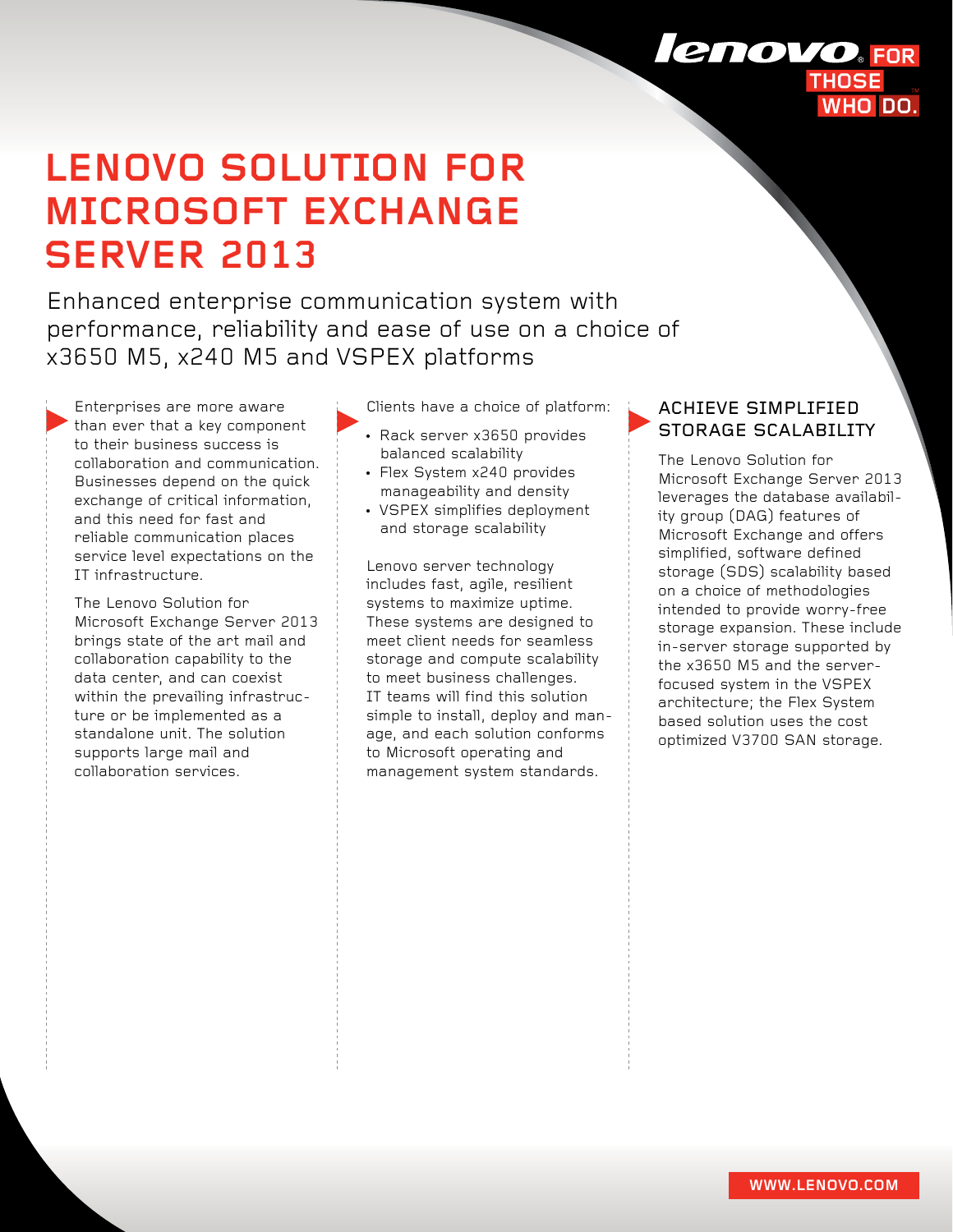

VSPEX with x240 servers

By using JBOD storage technology on the x3650 M5, the solution reduces cost and sets in place a structure for high availability with both databases and logs being placed on a single disk and multiple database copies being hosted on multiple servers in multiple sites. This minimizes the risk of data loss if the disc containing the database copy experiences a fault.

In the VSPEX implementation, the Flex System x240 M5 and system design provides twice the application density in same floor space and Up to 40 percent less energy costs vs. previous generation.

Microsoft recommends having a minimum of four database copies (two per datacenter) to ensure fault tolerance when using JBOD without utilizing RAID or a backup technology. The solution follows Microsoft recommended practices and benefits from the reliability of the components and the design employed.

|                                              | ×<br>×<br>٠ |
|----------------------------------------------|-------------|
| ٠                                            |             |
| <b>STORY</b><br><b>ALCOHOL:</b>              |             |
| 16                                           | π           |
| ø<br><b>Little City</b>                      |             |
| <b>Nicology</b><br><b>Allied Date</b>        |             |
| <b>COOST</b>                                 |             |
| <b>MARGARET</b><br><b>A</b> Long of <b>L</b> |             |
| <b>Secretary</b>                             |             |
| <b>STATISTICS</b>                            |             |
|                                              | ٠           |
|                                              |             |
| a Barriotta<br><b>DATE</b>                   |             |
|                                              |             |
| <b>RESIDE</b>                                |             |
| <b>TEFR</b><br>c                             |             |
|                                              |             |
|                                              |             |
|                                              |             |
|                                              |             |
|                                              |             |

x240 M5 blade server

#### RELIABILITY, PERFORMANCE AND ROBUST DESIGN

Lenovo Solution for Microsoft Exchange Server 2013 is a no-compromise collaboration workhorse delivering reliability, scalability and performance. The solution is part of a move to a hyper-converged hardware and software stack which runs the Microsoft Windows Server 2012 R2 operating system and Microsoft Exchange Server 2013.

There are two reference architectures, for System x and Flex System, and an Application Guide designed to maximize the speed of deployment while allowing the customization required to fit the solution to client specific needs. In all these solutions, scalability to meet storage growth is maximized in the architecture, for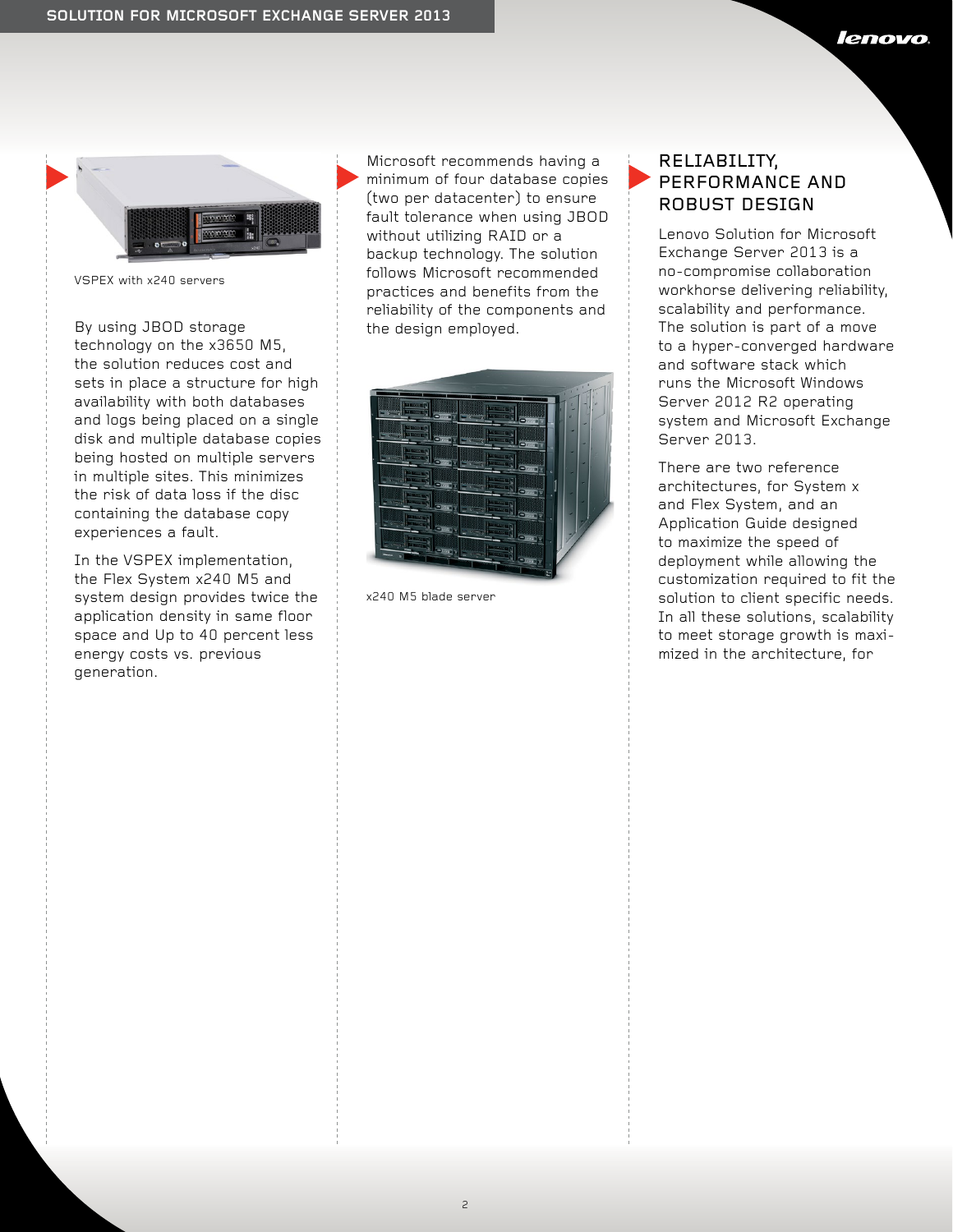lenovo

instance, by the use of the large storage capacity offered by the x3650 M5 design. Each platform provides a cost-effective storage system which can be used within the constructs of a scalable infrastructure. The use of a reference architecture enables:

- Reliability design—based on redundancy and industry leading servers from Lenovo.
- $\cdot$  Comprehensive implementation that can be further customized for users.
- Quick time-to-value.
- Reduced risk with pre-tested components.
- Use of recommended-practices in design and architecture of the solution for implementation.
- Assurance that the complete solution meets design expectations.



The x3650 M5 server

This solution is a better mailbox storage management solution which can save hard drive space and reduce administrator effort—as well as provide the quick access to data which organizations need to keep business humming. The Exchange Server 2013 64-bit systems enable better memory utilization and reduced disk I/O requirements.

#### WHY LENOVO

Lenovo is the leading provider of x86 systems for the data center. The portfolio includes rack, tower, blade, dense and converged systems, and supports enterprise class performance, reliability and security. System x also offers a full range of networking, storage, software and solutions, and comprehensive services supporting business needs throughout the IT lifecycle.

#### FOR MORE INFORMATION

To purchase or obtain more information about these Lenovo solutions, contact your Lenovo Business Partner, or visit **lenovo.com**[/systems/solutions](http://www.lenovo.com/systems/solutions)

Refer to the Solution Reference Number listed above and at the Lenovo business partner accessible link (for registered partners) on [LETS](http://lets.lenovo.com/solutions/virtualization.html)